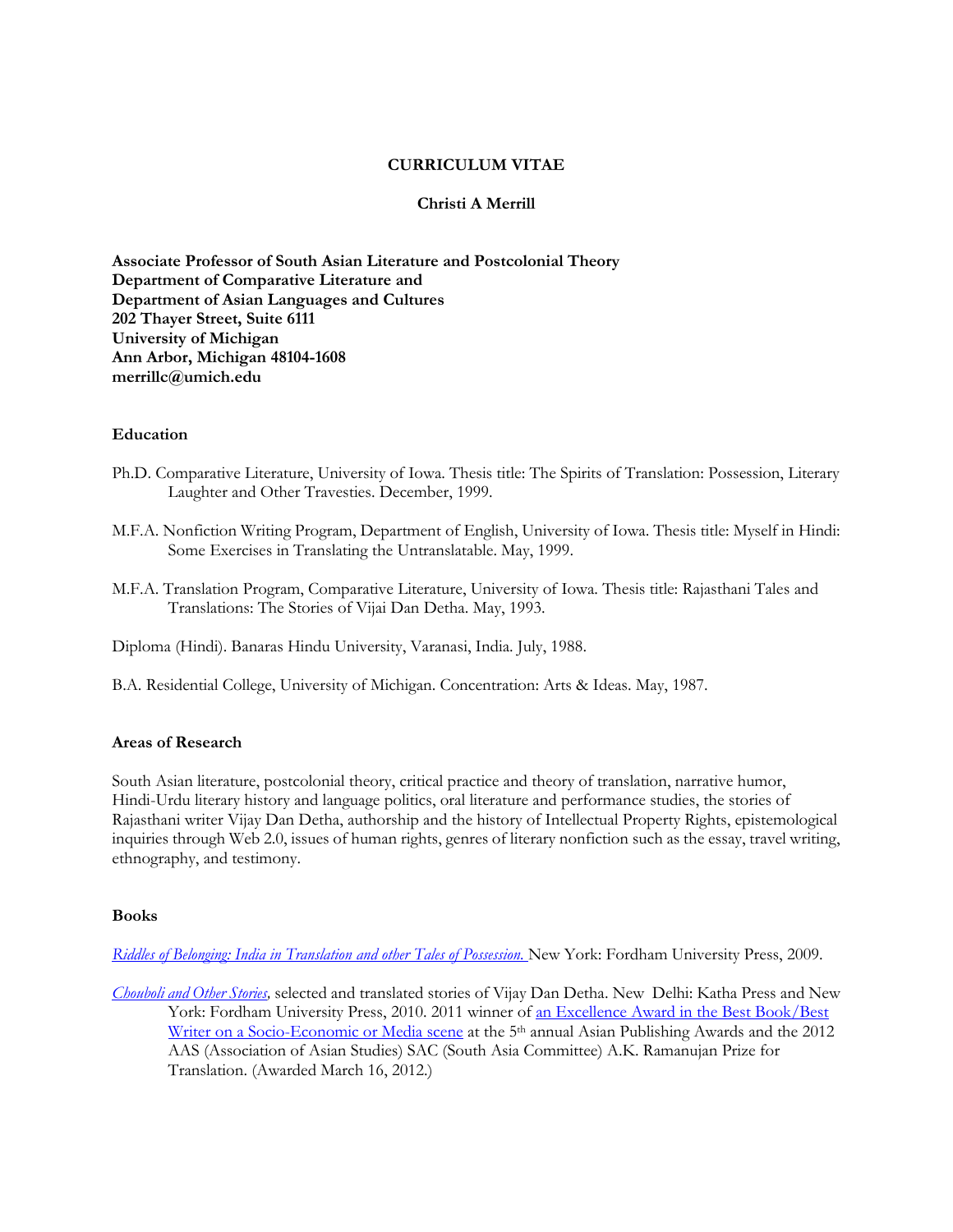#### **Books in Progress**

"Memory with an Active Verb." (A literary nonfiction manuscript.)

- "Genres of Real Life: Mediating Stories of Injustice across Languages." (A scholarly monograph.)
- "Working the Margins of Nationalism: Dalit Writing in Hindi," selected and translated, with Laura Brueck. (Proposal invited by acquisitions editor at the MLA Text and Translation Series.)

#### **Articles** (in print)

- "The Lyricism of Violence: Faith in Revolution." *boundary 2.* Vol. 38, no.3 (Fall 2011)): 119-45.
- "South Asian Literature in Translation: The Power of Babel" Carol Maier and Françoise Massardier-Kenney, eds. *Teaching Literary Texts in Translation: Issues and Pedagogical Options.* (Translation Series) Kent, OH: Kent State University Press, 2010: 211-22.
- "Human Rights Singular-Plural: Translating Dalit Autobiography from Hindi," Special Issue on Personal Narrative and Political Discourse guest edited by Sidonie Smith in *Biography* 33:1 (Winter 2010): 128-50*.*
- "The Afterlives of Panditry and Other Vernacular Questions," Rita Kothari and Judy Wakabayashi, eds. *Cultural Transactions: 'Translation' in India and Beyond.* Amsterdam: John Benjamins Publishers, 2009: 75-94.
- "Real-life Transfers: Reading Literature through Translation," Nalini Iyer and Bonnie Zare, eds. O*[ther Tongues:](http://www.rodopi.nl/functions/search.asp?BookId=CC+99)  [Rethinking the Language Debates in India.](http://www.rodopi.nl/functions/search.asp?BookId=CC+99)* (in the Cross/Culture Series – Readings in the Post/Colonial Literatures in English.) Amsterdam: Rodopi Press, 2009: 169-189.
- "Laughing Out of Place: Humour Alliances and Other Postcolonial Translations in *In an Antique Land," Interventions: International Journal of Postcolonial Studies,* Vol. 9 (1): 106-23.
- "To be or not to be a Gutter Flea: Writing from Beyond the Edge," Theo Hermans, ed. *Translating Others.* Vol. I. London: St. Jerome Press, 2006: 211-8.
- "Seeds of Discontent: Re-creation and the Bounds of Ownership" Prafulla Kar and Paul St. Pierre, eds. *In Translation. Reflections, Refractions, Transformations.* New Delhi: Pencraft International, 2004: 114-28. Republished: London: John Benjamins Publishers, 2007: 133-49.
- "The Death of the Authors a.k.a. Twilight of the Translators," *Bucknell Review*, Special Issue: "Translation and Culture", ed. Katherine M. Faull. 47.1, 2004: 139-50.
- "Playing the Double Agent: An Indian Story," *The Translator,* Vol. 8, No. 2: Special Issue: "Translating Humour." 2002: 367-84.
- "Are we the Folk in this Lok?" in *Translation: Poetics and Practice.* Ed. Anisur Rahman. New Delhi: Creative Books, 2002: 67-79. Reprinted in *Sagar* (Special issue on the Practice and Politics of Translation), Vol. 8, Spring 2002: 105-19. Forthcoming reprint in Esther Allen and Susan Bernovsky, eds. *In Translation: Translators on their Work and What it Means.* New York: Columbia University Press. Excerpted as "What is a Translator's True Calling?" *Words without Borders,* www.wordswithoutborders.org. August 2004.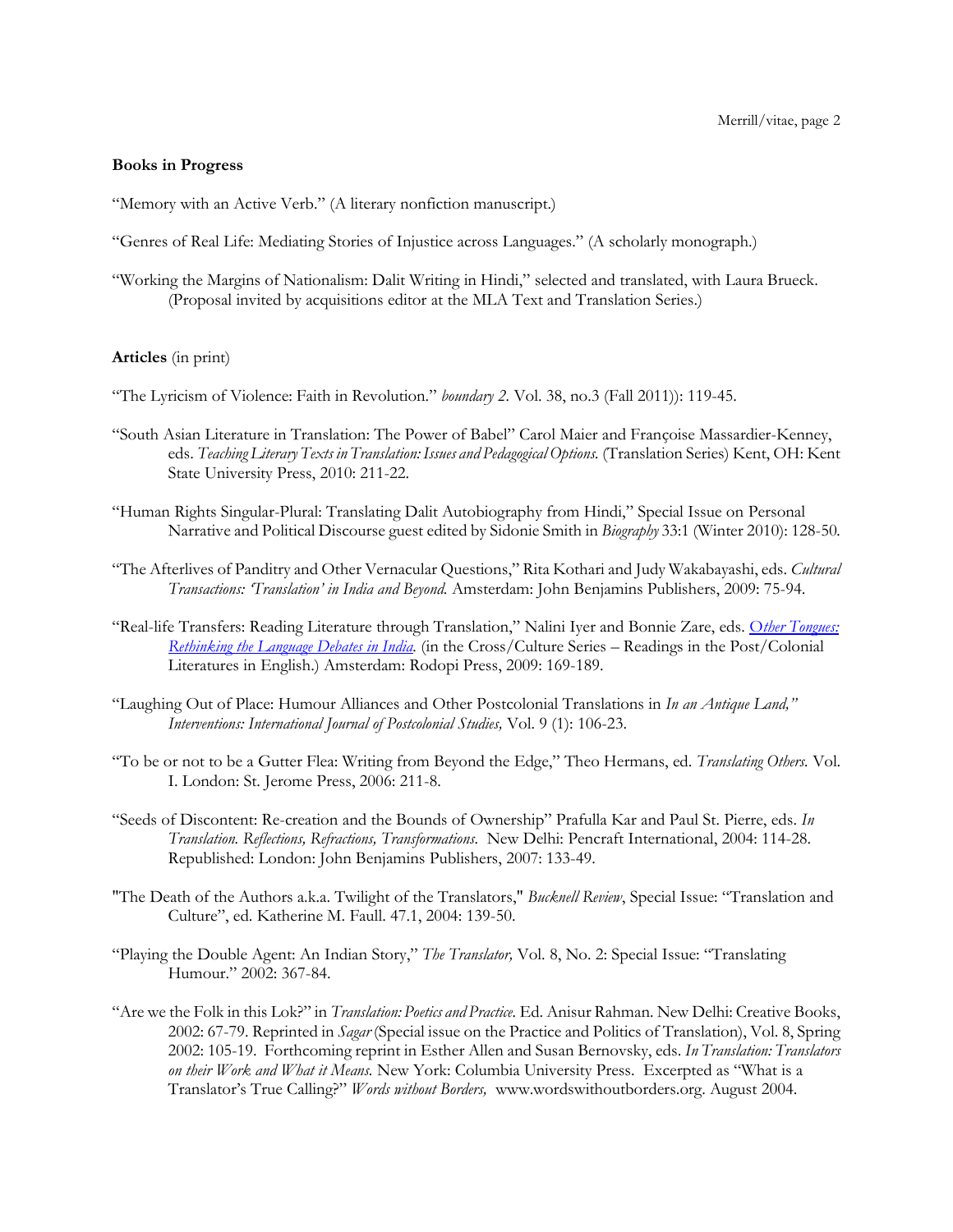- "Writing from Below: Ironic Distance and the Location of Translation," *Genre,* Vol. 22: 'Postcolonialism: The Dislocation of Culture,' 2001: 32-54.
- "Translation from Indian/South Asian Languages (Modern)," in *The Encyclopedia of Literary Translation into English.*  Ed. Olive Classe. Vol. I. London: Fitzroy Dearborn, 2000: 705-707.

#### **Articles in Progress**

- "Postcolonialism," Carmen Millan-Varela and Francesca Bartrina, eds. *Routledge Handbook of Translation Studies.*  London and New York: Routledge. (Forthcoming: 2012)
- "India," Co-authored with M. Asaddudin. Lawrence Venuti, ed. *Oxford History of Literary Translation in English,*  Vol. 5, The Twentieth Century (1900-2000). Oxford and New York: Oxford University Press.
- "Post-colonial Issues: Translating Testimony, Arbitrating Justice," Sandra Bermann and Catherine Porter, eds. *The Companion to Translation Studies.* Chichester, U.K.: Wiley-Blackwell.

#### **Translations** (in print unless otherwise noted)

- ["A True Calling"](http://www.wordswithoutborders.org/article.php?lab=TrueCalling) by Vijay Dan Detha. Translation from Hindi. *Words Without Borders, http://www.wordswithoutborders.org/article.php?lab=TrueCalling*. July 2004. (online)
- ["Untold Hitlers"](http://www.wordswithoutborders.org/article.php?lab=Hitlers) by Vijay Dan Detha. Translations from Rajasthani via Hindi. *Words Without Borders,* http://www.wordswithoutborders.org/article.php?lab=Hitlers. March 2004. (online)
- "Anamesis in the Language of Writing," by Assia Djebar. Assisted Anne Donadey translating this essay from French for *Studies in Twentieth Century Literature,* (Special Issue: "Empire and Occupation in France and the Francophone Worlds"), edited by Anne Donadey, Rosemarie Scullion, Downing Thomas and Steven Ungar. 23:1 (Winter 1999): 179–90.
- "On Polygamy," and "When the Mask of My Friend Fell" by Khadi Fall. Translated with the author from Wolof through French in *The Iowa Review.* 28:2 (Summer 1998): 31–3.
- "The Difference in What We Say," a translation from Rajasthani of a short story by Vijai Dan Detha, with an essay on translation and oral tradition. *Exchanges: A Journal of Translation*. Fall 1993: 1–5.
- "Mirrors," by Mangalesh Dabral. A translation of a poem from Hindi in *Poetry Review*. London. 83:1 (Spring 1993): 64.
- "Cannibal," by Vijay Dan Detha. Translation from Rajasthani via Hindi, in *Oasis Quarterly*. (Winter 1992): 14–23. Reprinted in Khushwant Singh and Neelam Kumar, eds. *Our Favourite Indian Stories.* Mumbai: Jaico Publishing House, 2002: 189-202.
- "The Ninety-nine Rupee Snare," by Vijay Dan Detha. Translated from the Hindi in *Parabola.* February 1991: 84–6.

**Literary Nonfiction** (in print)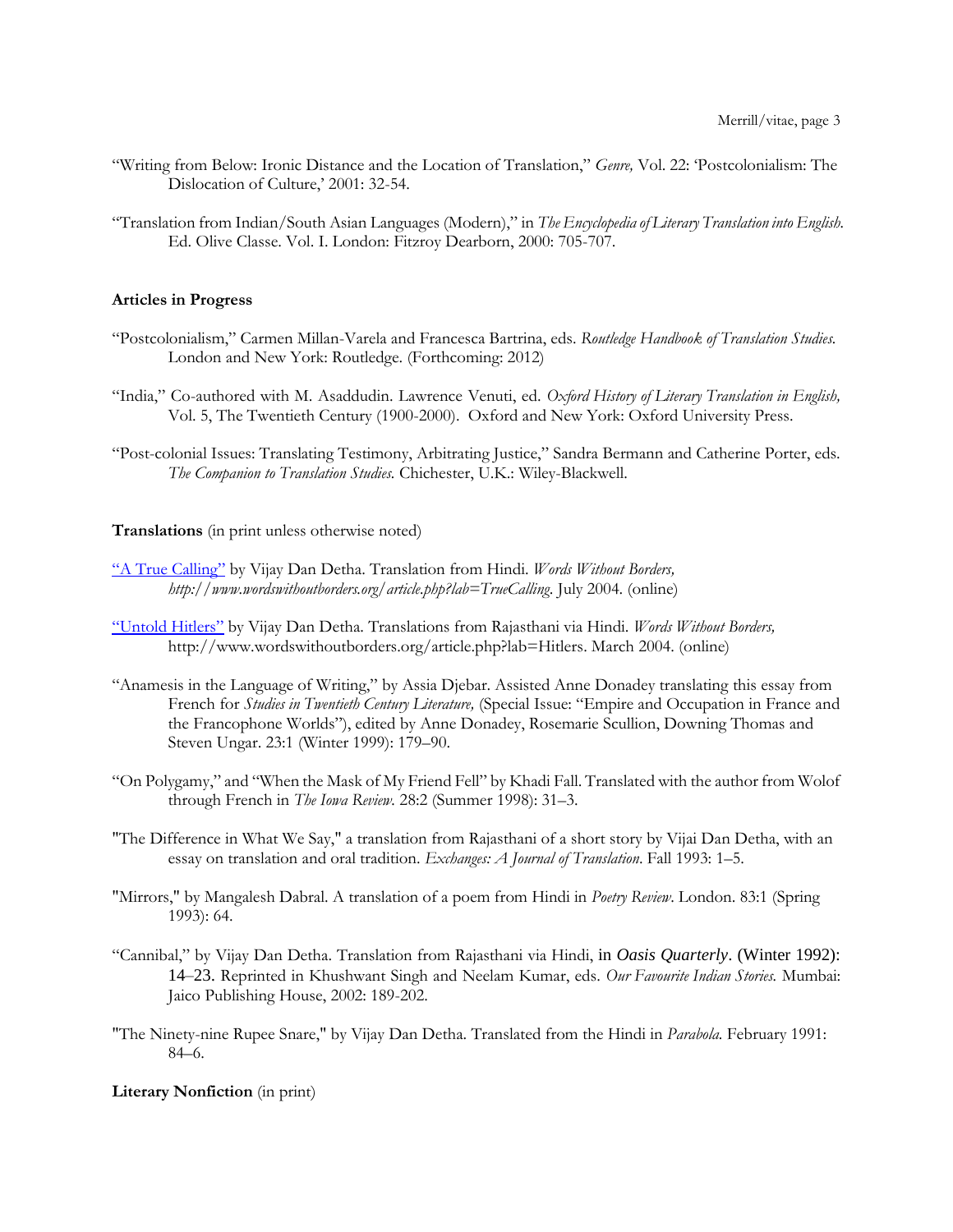["Chai,"](http://www.samarmagazine.org/archive/article.php?id=119) *SAMAR*, 15 (Summer/Fall, 2002): 43. (Mislabeled as Fiction.)

"Dishes on the Drainboard," in *Swaying: Essays on Intercultural Love.* Edited by Jessie Grearson and Lauren B. Smith. Iowa City, Iowa: University of Iowa Press, 1995: 3-18.

### **Popular Media**

["Translating Human Rights Testimonies,"](http://www.lsa.umich.edu/UMICH/ii/Home/II%20Journal/Documents/2012spring_iijournal_article3_merrill.pdf) *II Journal,* University of Michigan, Spring 2012: 10-12.

- ["Vijaydan Detha: The Nobel contender from Rajasthan,"](http://www.dnaindia.com/lifestyle/report_vijaydan-detha-the-nobel-contender-from-rajasthan_1596594) *Daily News Analysis* (a Mumbai-based Epaper): Lifestyle section from 9 October 2011.
- "The Louse's Blessing," by Vijay Dan Detha. Translation and introduction to the tale in *The World & I*. March 1992: 628–37. (print)
- "Two Rajasthani Folktales," by Vijay Dan Detha and the students of Digantar School, Jaipur, India. Translations and an essay on the relationship of oral to written culture for *The World & I*. July 1990: 636–47. (print)

### **Reviews** (in print)

- Douglas Robinson, *Who translates?: translator subjectivities beyond reason*, *Comparative Literature Studies.* 41.2, 2004: 289-92.
- Anuradha Dingwaney and Carol Maier, eds. *Between Languages and Cultures: Translation and Cross-Cultural Texts* (1995). *Modern Poetry in Translation.* No.13 (Fall 1998): 239–45.

Edwin Gentzler, *Contemporary Translation Theories* (1993). *Modern Poetry in Translation.* No.5, Summer 1994: 183–5.

## **Fellowships and Awards for Research** (all as principle investigator)

LSA Associate Professor Support Fund to complete research for the manuscript of *Genres of Real Life.* 2012-14.

- 2012 AAS (Association of Asian Studies) SAC (South Asia Committee) A.K. Ramanujan Prize for Translation. (Awarded March 16, 2012.)
- Human Rights Fellowship, Center for International and Comparative Studies, University of Michigan, to present a public lecture on "Translating Testimony: negotiating rights across languages" and to develop a seminar on "Translating Human Rights." 2011-12.
- Literature, Science and the Arts Dean's Discretionary Fund and Rackham Dean's Strategic Funding, University of Michigan, for to present work comparing stories of violence at the Forum on Contemporary Theory's annual conference in Udaipur, India, 2006.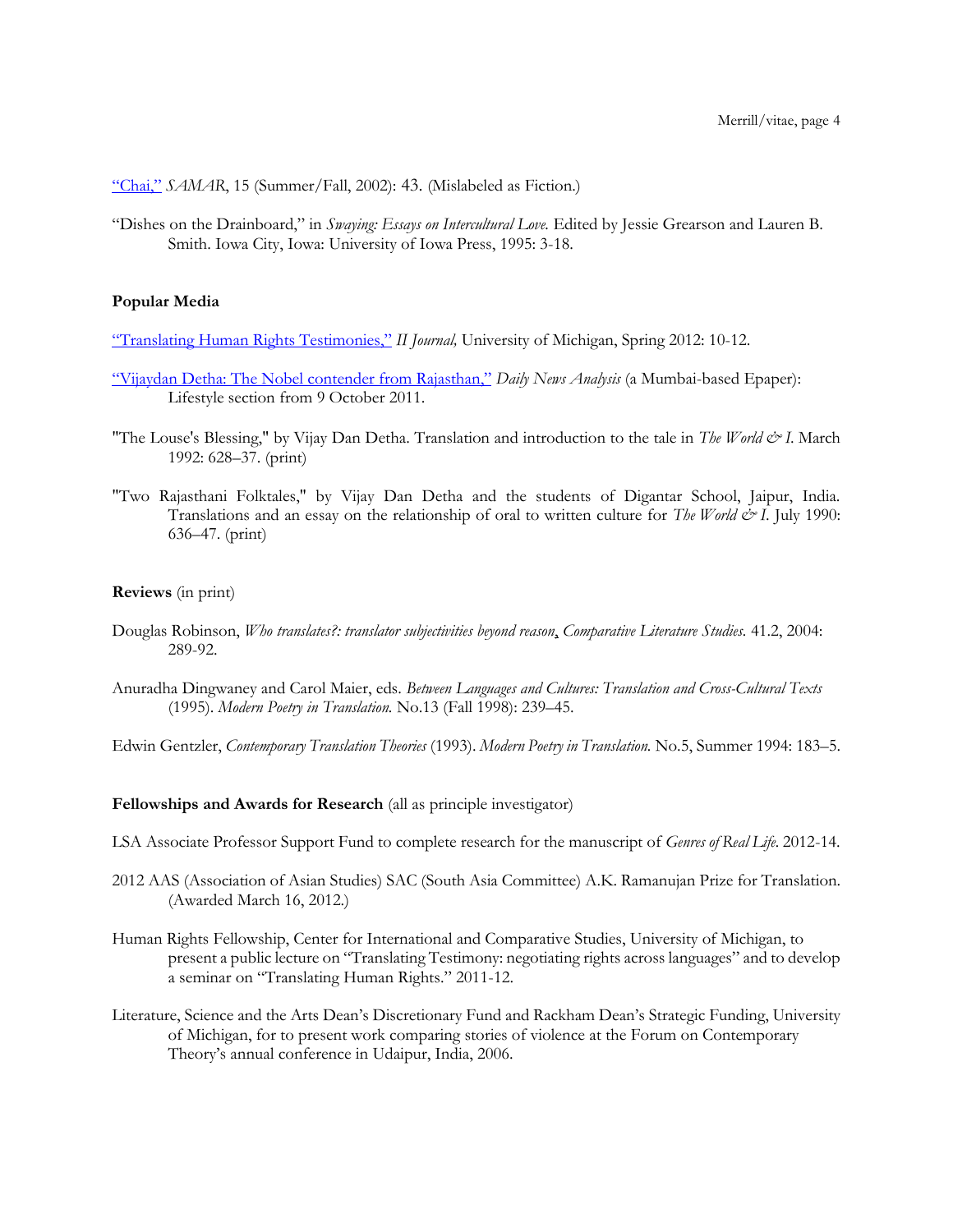- Institute for the Humanities Fellowship, University of Michigan, to complete the manuscript for "Memory with an Active Verb," and to take part in a weekly seminar, 2006-7.
- Society for the Humanities Fellowship, Cornell University, to complete the manuscript for "Figures of Translation" and to take part in a weekly seminar on the theme of "Translation," 2004-5.
- National Endowment for the Arts Fellowship in Literature to translate the stories of Rajasthani writer Vijay Dan Detha from Hindi and Rajasthani. 2002-3.
- Rackham Summer Grant and Fellowship to collect oral versions of Rajasthani stories, University of Michigan, 2002.
- Vice-President's Award for Faculty Research Abroad, University of Virginia. December, 2000.
- Dean's Award, Liberal Arts College, University of Iowa. Summer, 1996.
- American Institute of Indian Studies Language Program Fellowship. Varanasi, India. 1994-95.
- Foreign Language Area Studies Fellowship, University of Iowa, for the study of Rajasthani. 1992-93.
- Stanley Fellowship for Graduate Research Abroad, to study storytelling traditions in Rajasthan, India. Summer, 1992.

Fine Arts Council Grant, University of Iowa, for the translation of short stories by Vijay Dan Detha. 1992.

#### **Speaking Engagements** (by invitation)

- "Translating Dalit Testimony: Negotiating Rights Across Languages," Center for Comparative and International Studies Human Rights lecture, University of Michigan. February, 2012.
- "Translating Across Divides: Hindi Realities in English," *This is Not that Dawn* book launch and symposium, Humanities Initiative, New York University. April, 2011.
- "Recounting a tale of multiple identities: the hierarchies of genre in a global context," and "Autobiography of an outsider: positioning a real self in translation," University of Lausanne, Switzerland. May, 2010.
- "Human Rights Singular-Plural: Translating Dalit Autobiography from Hindi," Institute for the Humanities, University of Michigan. October, 2009.
- "Rajasthani Literature in Web 2.0: Translating Folksonomies across Languages" at the International Conference on Translation Studies. The LNM Institute of Information Technology. Jaipur, India. December, 2008.
- "Reading Babble across Languages," for the Translation Series offered through the Northeast Ohio MFA in Creative Writing. Kent, Ohio. November, 2008.
- "The Folksonomies of a Rajasthani Tale: mediating the border between fiction and nonfiction," Department of Cinema and Comparative Literature Speaker's Series on Current Issues in Translation, University of Iowa. Iowa City, Iowa, December, 2007.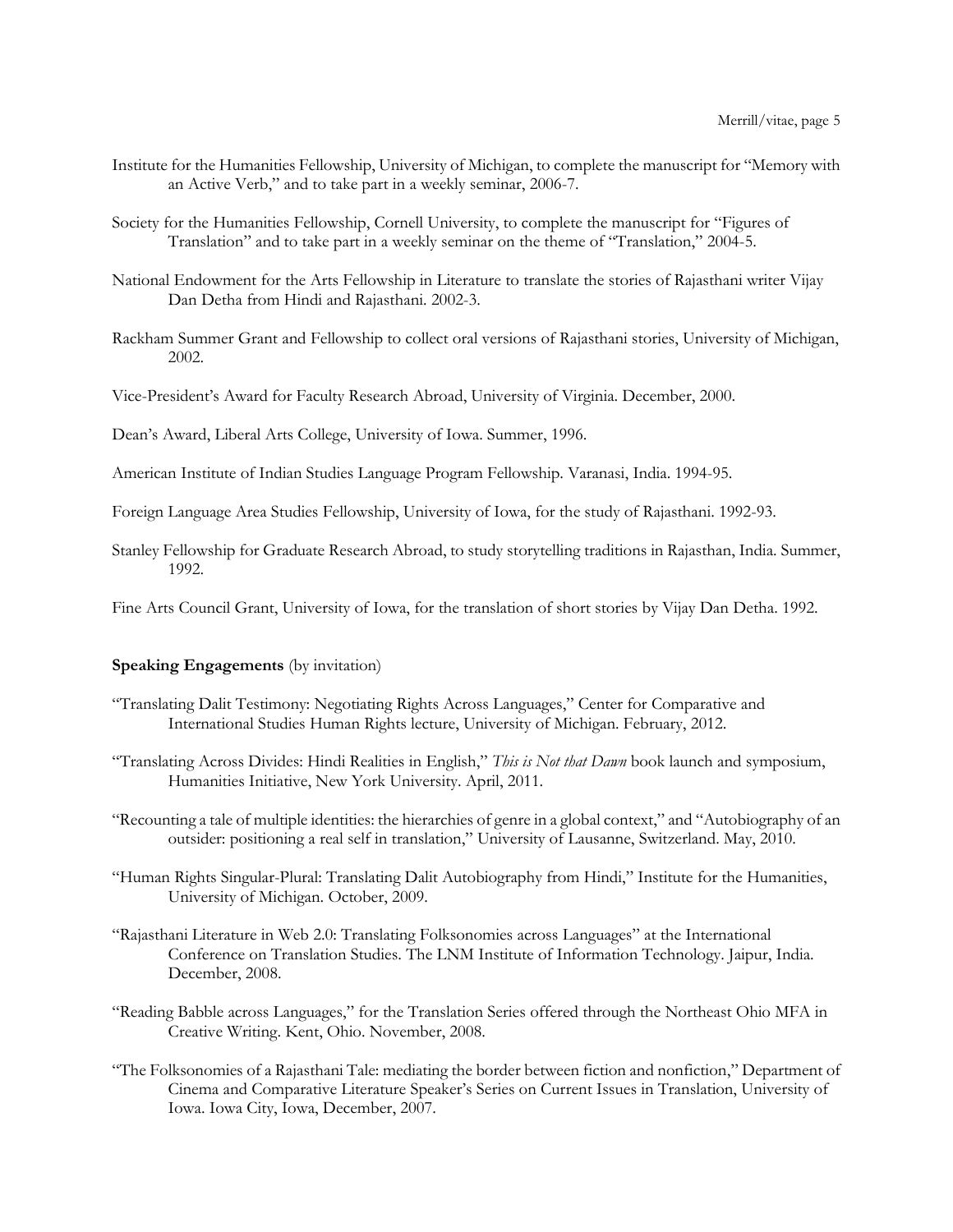- "'In reality a ghost...': Premchand and the Question of Translated Literature" for the Department of Cinema and Comparative Literature colloquium. University of Iowa. April, 2006.
- "Crossdressing the Possessive and other Translational Queries" for the Department of South Asian Studies weekly lecture. University of Pennsylvania. January, 2006.
- "Who owns Chouboli? Cross-dressing in Translation" for the South Asian Center weekly seminar. Syracuse University. February, 2005.
- "Translating Divided Community: Comparing Nine Translation of 'Toba Tek Singh'," Translation Studies program, Concordia University. Montreal, Canada. November, 2004.
- "Toba! Toba! How to Read Multiplicity But?" at the School for Language, Literature and Cultural Studies, Jawaharlal Nehru University. New Delhi, India. March, 2003.
- "Rah rah rah, eh Shahid?: Revolutions in Translation," Closing Remarks for the Comparative Literature Intra-Student Faculty Forum 7th Annual Conference: "Versions and Perversions." Ann Arbor, Michigan. February, 2002.
- "Losing (the Translator's) Face: Does a joke die with the author?" at the International Writing Program's Second Annual Conference: "Lost and Found: The Art of Translation," at the University of Iowa. Iowa City, Iowa. October, 2001.
- "Partitioning Sense and Nonsense: Reading Translations of 'Toba Tek Singh'" in the Brown Bag series, sponsored by the Center for South Asian Studies and the Program in Comparative Literature at the University of Michigan. Ann Arbor, Michigan. October, 2001.
- "The Duplicity of Duplication: Translating through a Postcolonial Lens" through the University of Michigan's Program in Comparative Literature and the Department of Asian Languages and Cultures. Ann Arbor, Michigan. February, 2001.
- "You are having too much pun!: the translator, Hindi humor, and Orientalism" at the University of Wisconsin's Center for South Asia's weekly colloquium, Madison, Wisconsin. November, 2000.
- "Literary Puns and Other Doubles: Translating Rajasthani writer Vijai Dan Detha," at the University of Virginia's Center for South Asian Studies weekly seminar, Charlottesville, Virginia. September, 1999.
- "The Storytelling Instinct in Modern Hindi Fiction," for the University of Iowa's South Asian Studies Program bi-weekly speaker series. Iowa City, Iowa. November, 1995.

### **Conference Papers**

- "The Power of Babel" for the roundtable discussion, "Reading Literary Translations: Pedagogical and Critical Issues" at the American Literary Translators Association conference. Philadelphia. October, 2010.
- "The Fun of With-ness," for the faculty roundtable discussion, "Fun and Games in Intellectual Life," the Comparative Literature Intra-Student Faculty Forum 15th Annual Conference (CLIFF.) University of Michigan, March, 2010.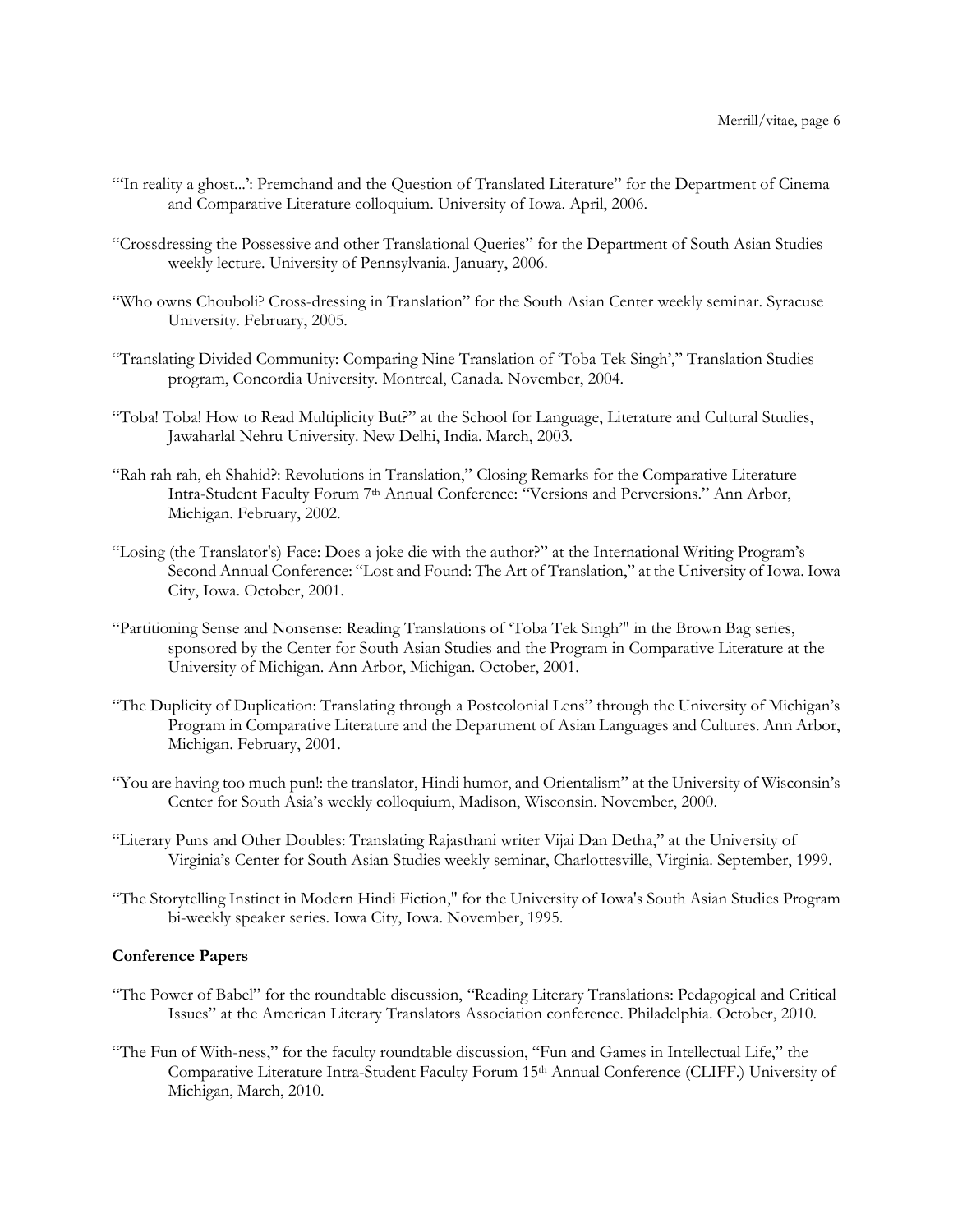- "Translating Inequality," for the roundtable, "Translation and Human Rights," Graduate Student Translation Conference. (A rotating conference organized by graduate students in Translation Studies.) Ann Arbor, Michigan. April, 2010.
- "Translating Enigmatically: in honor of Aditya Behl," response to the panels, "Translation in South Asian History," at the Association of Asian Studies annual conference. Philadelphia, Pennsylvania. March, 2010.
- "The Meaning of Dalit Literature in English," for the panel, "Is Translation Possible?" at the symposium, "The Ethics of Translation." University of Michigan. December, 2008.
- "Reading Montaigne's Cannibals through the Postcolonial: the Politics of Literary Mastery" for the panel "Montaigne and the Shape of Opinion" at the Association of Literary Scholars and Critics' annual conference. Philadelphia, Pennsylvania. October, 2008.
- "World Literature 2.0: Playing with the Taxonomies of Translation" for the seminar "The Institutionalization of Translation Studies in the U.S.: New Directions?" organized by Rosemary Arrojo, at the annual American Comparative Literature Association conference. Long Beach, California. April, 2008.
- "Tales of Revolution: The Ghost of Tolstoy in Hindi" for the seminar "Anti-Imperialism and Postcolonialism as Transnational" I organized with Jennifer Wenzel at the annual American Comparative Literature Association conference. Puebla, Mexico. April, 2007.
- "Forms of Discovery: The Essay and Other Master Narratives" for the panel "Pleasure in Practice," for the Comparative Literature colloquium on Intellectual Pleasure. University of Michigan. January, 2007.
- "Vernacular Panditry and other Questions of Cultural Vitality," for the panel "Do Objects Die?" organized by the Division on Comparative Studies in Eighteenth-Century Literature at the Modern Language Association Annual Meeting. Philadelphia, Pennsylvania. December, 2006.
- "Genres of Real Life: Comparing Stories of Violence" for the Forum on Contemporary Theory 9th Annual Conference. Udaipur, Rajasthan, India. December, 2006.
- "Manifest Reality: Reading the Future Perfect against the Past Progressive" for the series of panels, "The Ongoing *Mahfil*: new work on 20<sup>th</sup> century Hindi-Urdu Literary Categories" I organized to honor Carlo Coppola at the Annual Conference on South Asia. Madison, Wisconsin. October, 2006.
- "Recreating the Self: Copyright and the Bounds of Ownership," for the panel, "Translating Property: Law and the Liberal Subject" at the Association of Asian Studies annual conference. San Francisco, California. April, 2006.
- "Happily ever After: Mocking Ghosts from the Feudal Order" for the panel, "Different Voices: Unexplored Prose Genres in Urdu – Hindi" at the Annual Conference on South Asia. Madison, Wisconsin. October, 2005.
- "All is lost! Humoring the melancholic reader of World Literature," for the panel "Translating the world and the future of literature" at the conference, "Tasking Translation: on the theory and practice of translation in/for our times." Cornell University. March, 2005.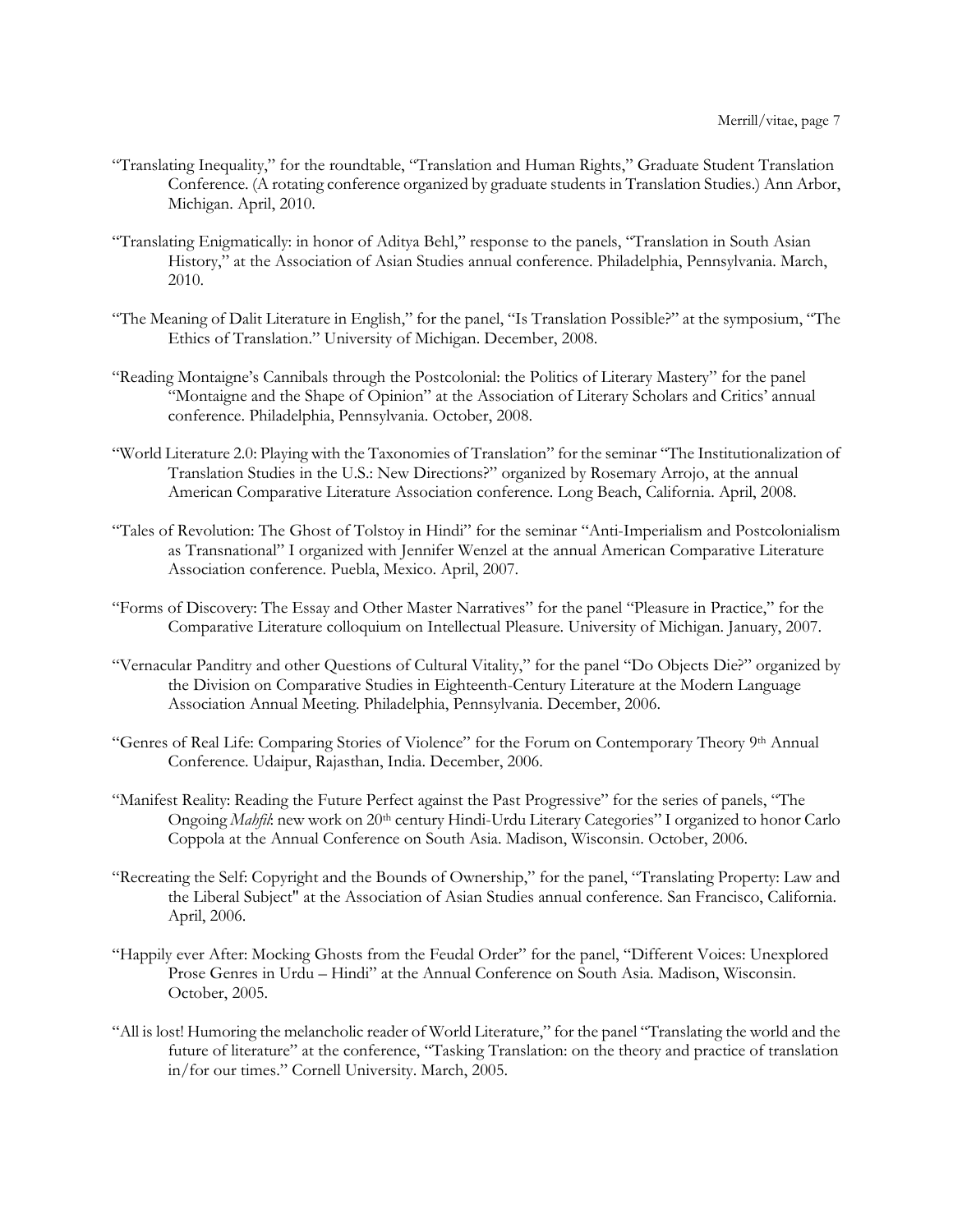- "Seeds of Discontent: Re-creation and the Bounds of Ownership" for the plenary "Translation across Cultures" at the 7th annual Forum on Contemporary Theory conference. Visakhapatnam, Andhra Pradesh, India. December, 2004.
- "Humoring the Idea of Plural Ownership" for the panel "Community and Translation" at the roundtable conference "Lost and Found in Translation." Society for the Humanities, Cornell University. Ithaca, New York. November, 2004. (By invitation.)
- "Individual Agency and 'Folk' Performance," Remembering Folklorist Komal Kothari: A Conference on Intellectual Contributions to Scholarship on Rajasthan. Columbia University, New York, New York. May, 2004.
- "Seeds of Discontent: Re-creation and the Bounds of Ownership" for the seminar "Critical Translation Studies: New Crossings" I organized with Lydia Liu and Yopie Prins at the annual American Comparative Literature Association conference. Ann Arbor, Michigan. April, 2004.
- "*Kyaa baat*? an ordinary murder in Rajasthan" for the panel "Fictions of Violence: Literary Responses to Troubling Times" I organized at the 30<sup>th</sup> annual South Asian Studies Conference. Madison, Wisconsin. October, 2003.
- "To be or Not to be a Gutter Flea: Writing from Beyond the Edge," for the Fourth Workshop of the Conference "Translations and Translation Theories East and West" sponsored by the Arts and Humanities Research Board through University College London and the School of Oriental and African Studies. London, U.K. June, 2003. (By invitation.)
- "The Politics of Translating into English in a Postcolonial Country," for the Katha Literary Festival "Deep Stories and Silences." New Delhi, India. February, 2003. (By invitation.)
- "Playing Up the Ironies of Translation," for the Round Table: Literary Translation and Research, convened by the International Federation of Translators, the British Centre for Literary Translation and Kent State University's School of Applied Translation Studies, at the University of East Anglia. Norwich, England. November, 2001. (By invitation.)
- "Are we the "folk" in this *lok*?: usefulness of the plural in translating a *lok-katha*" at the Katha International Conference. New Delhi, India. December, 2000.
- "Transexualizing Translation," South Asian Studies Conference at the University of Wisconsin. Madison, Wisconsin. October, 1998.

## **Readings**

- Reading and dialogue with Kailash Kabir of the translated stories of Vijay Dan Detha. Sponsored by Katha Press. Sahitya Academy (Literary Academy), New Delhi. January, 2009.
- Translation of the story by Vijay Dan Detha "Press the Sap" for the roundtable I organized, "Traveling Stories: Reframing Indian Folk Narrative," at the Annual Conference on South Asia. Madison, Wisconsin. October, 2008.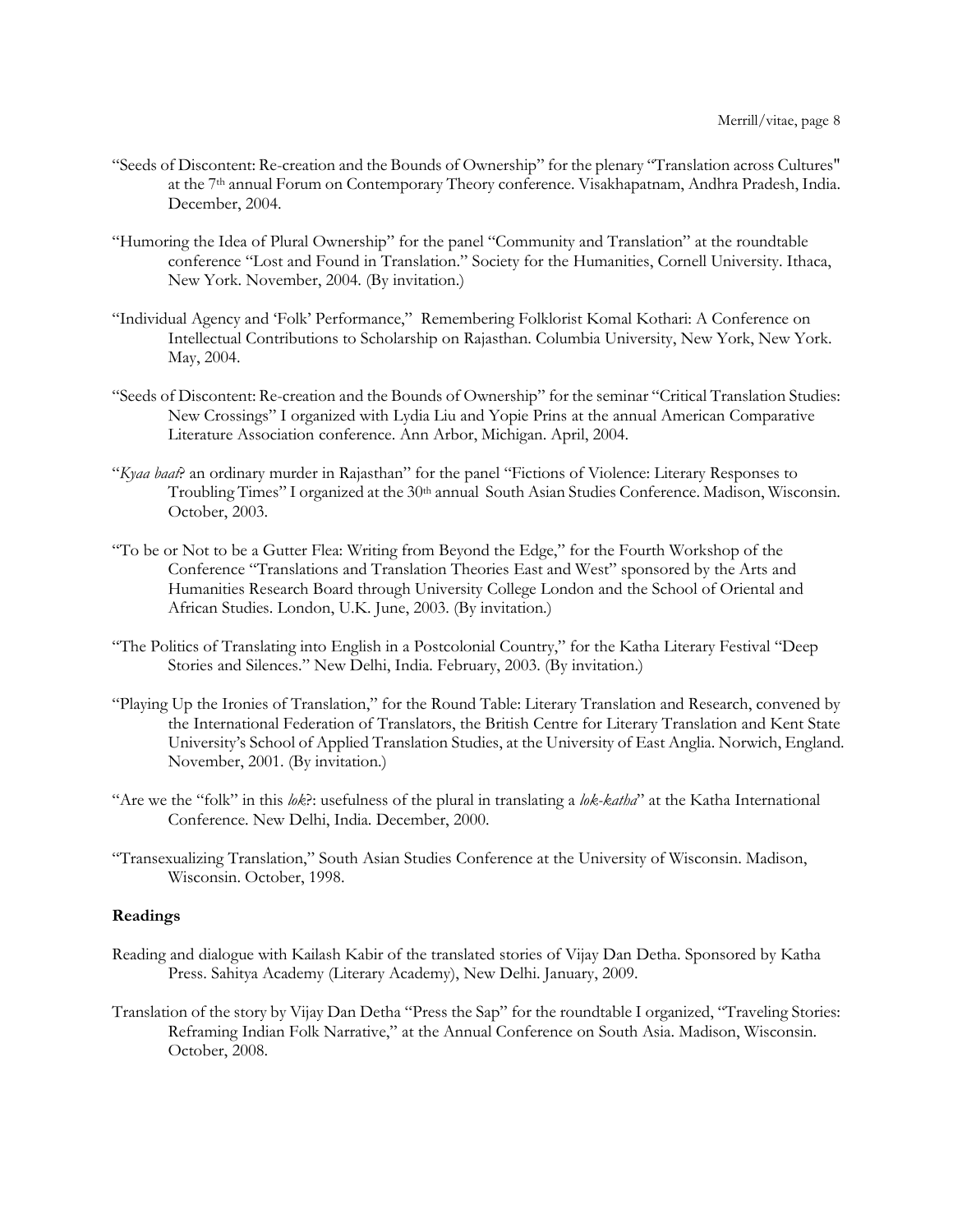- "Memory with an Active Verb" for the panel "Diversity in Writing," for the symposium "Twenty/twenty in Academia" celebrating the twentieth anniversary of the Institute for the Humanities. University of Michigan. October, 2007. (By invitation.)
- "*Yaad aati hai,*" (excerpt from *Memory with an Active Verb*) for the panel "The Magician's Glass: Travel and the Mysterious Self" at the Annual Associated Writers and Writing Programs Conference. Chicago, Illinois. March, 2004.
- "Chai" and "Rickshaw" (excerpts from *Memory with an Active Verb*) and excerpted translation of Mangalesh Dabral's *Once, in Iowa* for the panel "Experimental South Asia," at the 30<sup>th</sup> annual South Asian Studies Conference. Madison, Wisconsin. October, 2001.
- Translation from Hindi of Mannu Bhandari's "Trishanku" for the panel "Readings from Contemporary India and Pakistan." Virginia Festival of the Book. Charlottesville, Virginia. March, 2001.
- Translation of Assia Djebar's "Anamesis and the Language of Writing" for the panel "Writing Peace: Middle Eastern Women Writers and War." Virginia Festival of the Book, Charlottesville, Virginia. March, 2000.

#### **Teaching-related Conference Papers and Poster Sessions** (by invitation)

- "Mapping Translation," for the Faculty Showcase opening of the LSA Media Center, University of Michigan. March, 2012.
- "Approaching a Book as Text and as Object," for the faculty workshop panel, "Teaching in, with, and about Museums: Engaging Students in Materially Different Ways," sponsored by the Center for Research on Learning and Teaching as part of the LSA Theme Year, University of Michigan. September, 2009.
- "Translating to a Virtual Writing Workshop," for the panel "First-year writing: Shall we count the ways?" at the conference "(re)viewing Sweetland," University of Michigan. November, 2008.
- "Social Software, Interactive Timelines and Useful Classroom Technology Tools," for the Digital Showcase before the keynote address at Enriching Scholarship. University of Michigan. May, 2008.

#### **Teaching Experience**

- Associate Professor of South Asian Literature and Postcolonial Theory, Departments of Comparative Literature and Asian Languages and Cultures, University of Michigan. 2009–present.
- Assistant Professor of South Asian Literature and Postcolonial Theory, University of Michigan's Program in Comparative Literature and Department of Asian Languages and Cultures. 2001–2009.

Visiting Fellow, Society for the Humanities, Cornell University. 2004-5.

Assistant Professor in South Asian Literature, Gender Studies and Hindi, University of Virginia, Asian and Middle Eastern Languages and Cultures Division. 2000—2001.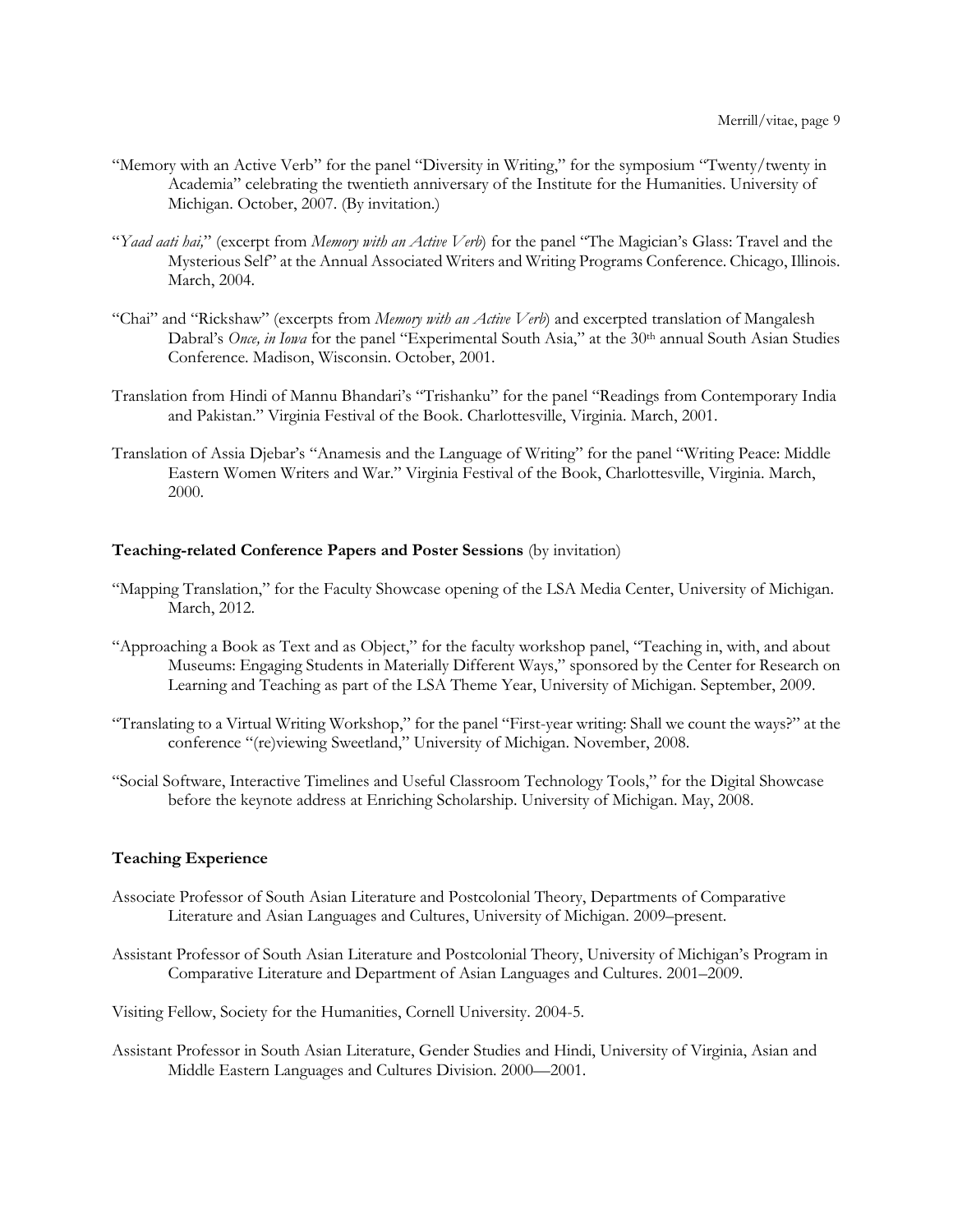- Visiting Lecturer in South Asian Literature, University of Virginia, Asian and Middle Eastern Languages and Cultures Division. 1999–2000.
- Graduate Instructor, University of Iowa, Nonfiction Writing Program, Department of English. Upper-level undergraduate creative writing courses. 1996–99.
- Graduate Instructor, University of Iowa, Program in Comparative Literature and Department of Asian Languages and Literatures. Upper level undergraduate course in Non-western Literary Traditions. 1993, 1994, and 1996.
- Graduate Instructor, University of Iowa, General Education of Literature, Department of English. Introductory undergraduate literature courses. 1993 and 1995.
- Teaching Assistant, University of Iowa, Department of Asian Languages and Literature. Assisted Philip Lutgendorf teaching introductory undergraduate lecture courses in Asian Humanities. 1992 and 1993.

Teacher, Digantar School (Hindi medium), Jaipur, India. 1988–89.

**Fellowships and Awards for Teaching** (as principle investigator, unless noted otherwise):

- Gilbert Whitaker Award for the Improvement of Teaching to conduct a faculty seminar on critical issues in the translation classroom in conjunction with the LSA Theme Semester in Fall 2012.
- Faculty Grant for Innovations in Teaching with Technology through the LSA Information Technology Committee to translate human rights to the web. University of Michigan, Winter 2012 – Winter 2013.
- Human Rights Fellowship, Center for International and Comparative Studies, to create a new undergraduate course, "Translating Human Rights," and to deliver one public lecture on the topic in the CICS lecture series. University of Michigan, 2011-12.
- Media Assistant Program grant through the LSA Instructional Support Services to create a time line wiki for CompLit122: Writing World Literatures. University of Michigan, Fall, 2008.
- Faculty Grant for Innovations in Teaching with Technology through the LSA Information Technology Committee to study Asian cultures in the world of Web 2.0. University of Michigan, 2007-8.
- Senior Fellowship at the Sweetland Writing Center to participate in the weekly Sweetland Fellows Seminar, University of Michigan, Fall semester, 2007.
- Teaching with Technology Institute grant to introduce social networking in the study of Asian cultures. University of Michigan, May 2007.
- Public Goods Council Grant for Teaching to facilitate student engagement with the University collections in Asian235: Introduction to the Study of Asian Cultures. University of Michigan, 2007.
- Center for Research on Learning and Teaching Faculty Development Fund Grant to introduce Wikis, Concept Maps and Online Exhibits in the study of Asian Cultures. University of Michigan, 2007-8.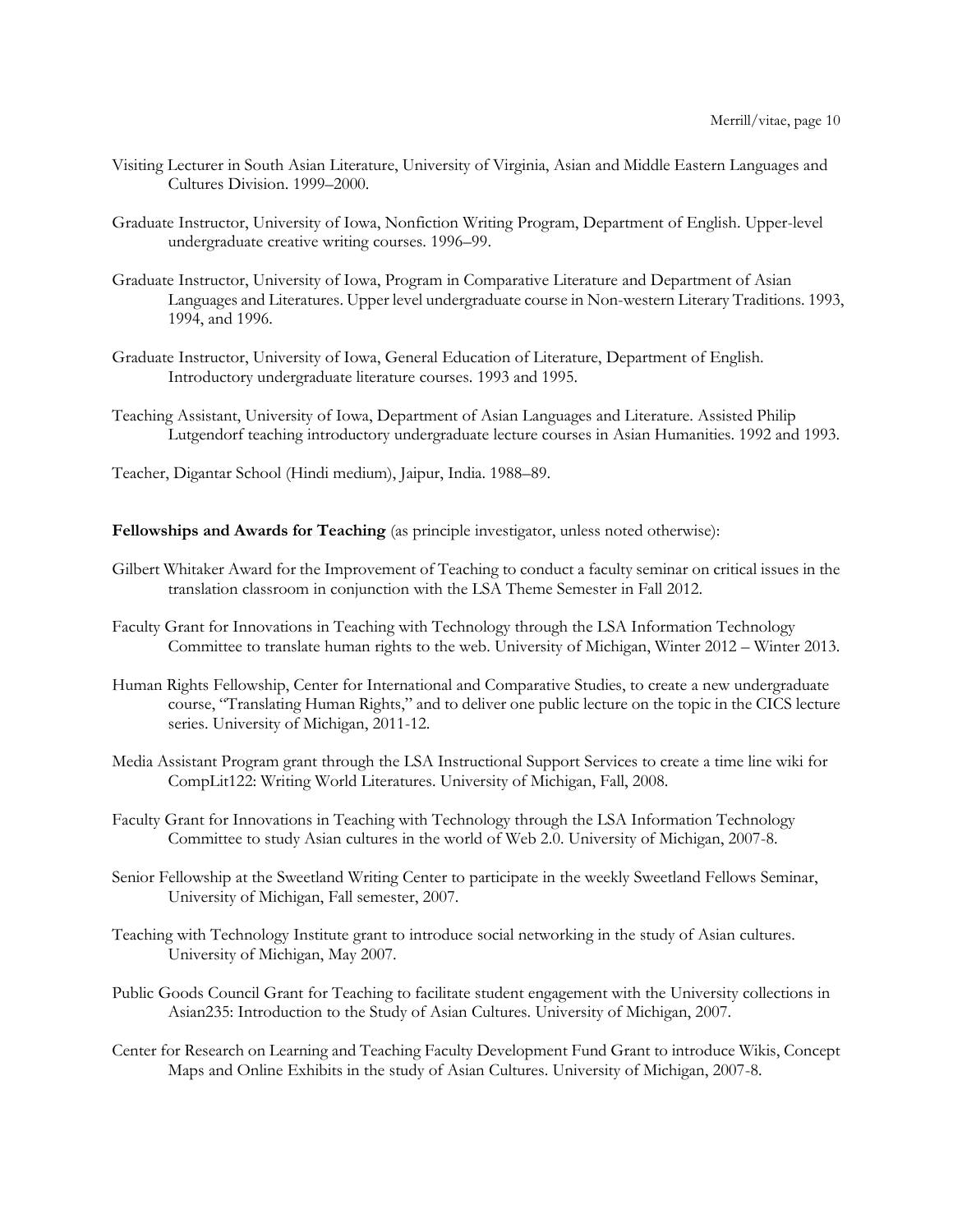- Center for Research on Learning and Teaching Faculty Associates for Multicultural Innovations Award, to create a team-taught course, "Texts, Keywords, and Object Lessons: Introduction to the Study of Asian Cultures." University of Michigan, 2005-6. Co-recipient, with Jonathan Zwicker.
- Center for Research on Learning and Teaching 2003-4 Interdisciplinary Faculty Associates Award, to create a team-taught course, "Partition: Stories of violence and identity in twentieth-century South Asia." Co-recipient, with Rachel Sturman.
- Outstanding Teaching Assistant Award, University of Iowa. April 1999.

# **Courses Taught**

- Graduate seminars: Translating Injustice: the bounds of testimony in the global community of letters; Reorienting Translation: Human Rights in an Uneven World; Decolonizing the Tongue: Language, Nation and Narration; Writing the Edge between Scholarly Authority and Political Engagement; Translating Theory into Style: An Essay Workshop.
- Upper-level undergraduate literature seminars: Translating Human Rights; Translating World Literature; South Asian Travels: Narrative Identity in Displacement; Partition: Stories of violence and identity in twentieth-century South Asia; Women at Home in Modern India; South Asia as Imaginary Homeland; Writing the Voice from Inside Out: Translation, Orality and Identity.

Upper-level literature survey courses in Hindi: Hindi literature before Partition; Hindi literature after Partition.

- Undergraduate cultural studies courses: The Truth Claims of Indian Literature: Nonfiction Accounts of Gendered Discrimination; Introduction to the Study of Asian Cultures: Texts, Keywords and Object Lessons; Translating Asia into the American Academy.
- Lower-level undergraduate literature survey courses: Writing World Literatures; Literary Humor of South Asia; Medieval and Renaissance Literature of Europe: Travels in a Shifting Landscape.

### **Ph.D. Candidate Mentoring**

- Postcolonial Studies: (Director for) Seunghei Hong, Comparative Literature: "Writing Pain, Erasing Guilt: The Politics of Memory in Korean Partition Literature" (Dissertation defended April 2009); (Co-director for) Neil Doshi, Comparative Literature: "Revolution at the Crossroads: Algerian and Indian Street Theater" (Genre Examination passed with high honors, May 2003; dissertation defense December, 2008); Sayan Bhattacharyya, Comparative Literature (Topics Paper defended successfully February, 2005; prospectus defended successfully November 2006; defense August 2010); Vandana Baweja, Architectural History: "The Pre-history of Green Architecture: Otto Koenigsberger and Tropical Architecture" (Preliminary examination passed November 2006; dissertation successfully defended May, 2008.)
- South Asian literature and cultural studies: Taymiya Zaman, Department of History: "Inscribing Empire: Family and Sovereign Authority in Mughal Memoirs, 1526-1707" (Defended April 2007); Pavitra Sunder, Department of English Language and Literature and Program in Women's Studies: "Sounding the Nation: The Musical Imagination of Bollywood Cinema" (Defended June 2007); Janam Mukherjee, History and Anthropology (Preliminary examination passed January 2007; prospectus defended November, 2007; dissertation defended April 2011); Tamara Bhalla, Department of English Language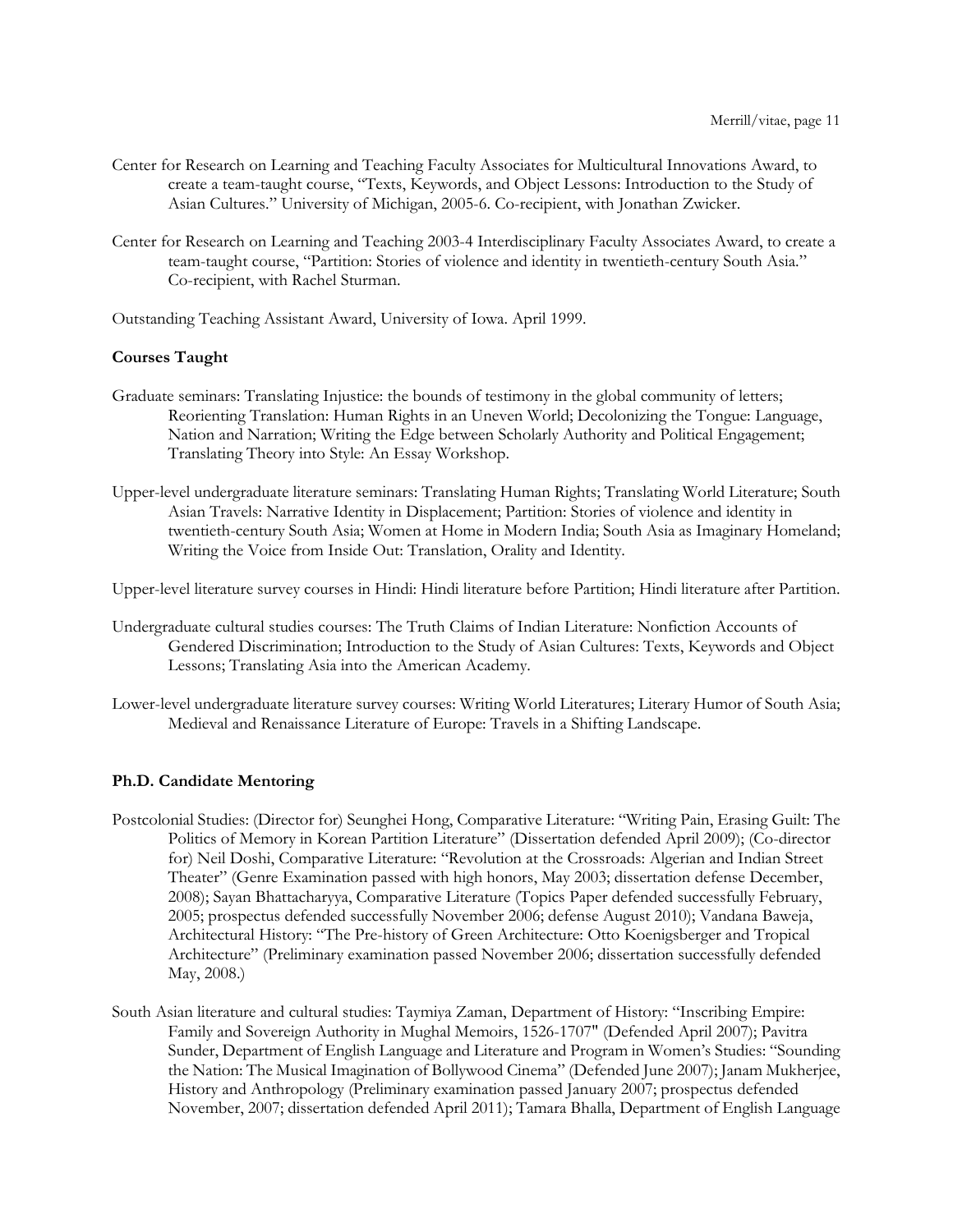and Literature: "Between Two Empires: Reading South Asian Diasporic Literature and Community" (Dissertation defended September, 2008); Sheshalatha Reddy, Department of English Language and Literature: "The Poetics of Nation and Empire: Imagining 'India' in English" (defended December, 2007); Manan Desai, Department of English: "The United States of India: South Asian Translations of America, 1905-1974" (dissertation to be defended June 2011.)

- Translation Studies: (Director for) Corine Tachtiris, Comparative Literature (Preliminary examination passed with high honors, September 2007; Topics Paper defended April 2009; Prospectus August 2009; dissertation defended April 2012); Belinda Kong, Department of English Language and Literature: "Species of afterlife: translation and displacement in twentieth-century Chinese-English contexts" (defended March 2004); Christopher Love, Comparative Literature (Topics paper defended, June 2006); Alexandra Hoffman, Comparative Literature (Preliminary examination passed, November 2007; Topics Paper defended April 2009); Efrat Bloom (Preliminary examination passed with high honors, September 2008; prospectus August 2009.)
- Asian Studies: Molly des Jardin, Department of Asian Languages and Cultures and the School of Information (prospectus defended, August 2009); Harjeet Grewal, Department of Asian Languages and Cultures; Susan Hwang, Department of Asian Languages and Cultures.

### **M.A. Thesis Mentoring:**

.

South Asian Studies: (Primary reader for) Nidhi Srivastava, Center for South Asian Studies (turned in December, 2011); Monika Bhagat-Kennedy, Center for South Asian Studies, 2009: "Dalit Literary Voices of the Past: Recuperating Mulk Raj Anand's *Untouchable*."

## **Undergraduate Honors Thesis Mentoring:**

- South Asian literature and cultural studies: Amy Bowers, Department of English and Women's Studies, 2009: "Embracing English, A Subtle Violence: Five Essays on Contemporary South Asian/Western Literature"; Sunali Wadehedra, Department of English, 2006: "Chitra Banerjee Divakaruni's *Arranged Marriage*: A Negotiation of Identity Among Conflicting Cultural Visions."
- Translation Studies: (Primary reader for) Megan Berkobien, Department of Comparative Literature, 2011: "The Imperceptibility of Desire: Translating gender and exile in Cristina Peri Rossi's *Cosmoagonias."*
- Asian Studies: (Primary reader for) Tammy Hiteshaw, Department of Asian Languages and Cultures, 2009: "The Translation of Graffiti in China and Taiwan"; (Primary reader for) Anna Han, Department of Asian Languages and Cultures, 2008: "A Window on Performance and Mimicry: Rediscovering Qiu Jin and Mulan in a Feminist Context."

### **Professional Service (at the University of Michigan):**

Co-director of the LSA Theme Semester on Translation for Fall 2012.

Associate Director, Center for South Asian Studies. Winter 2011-present.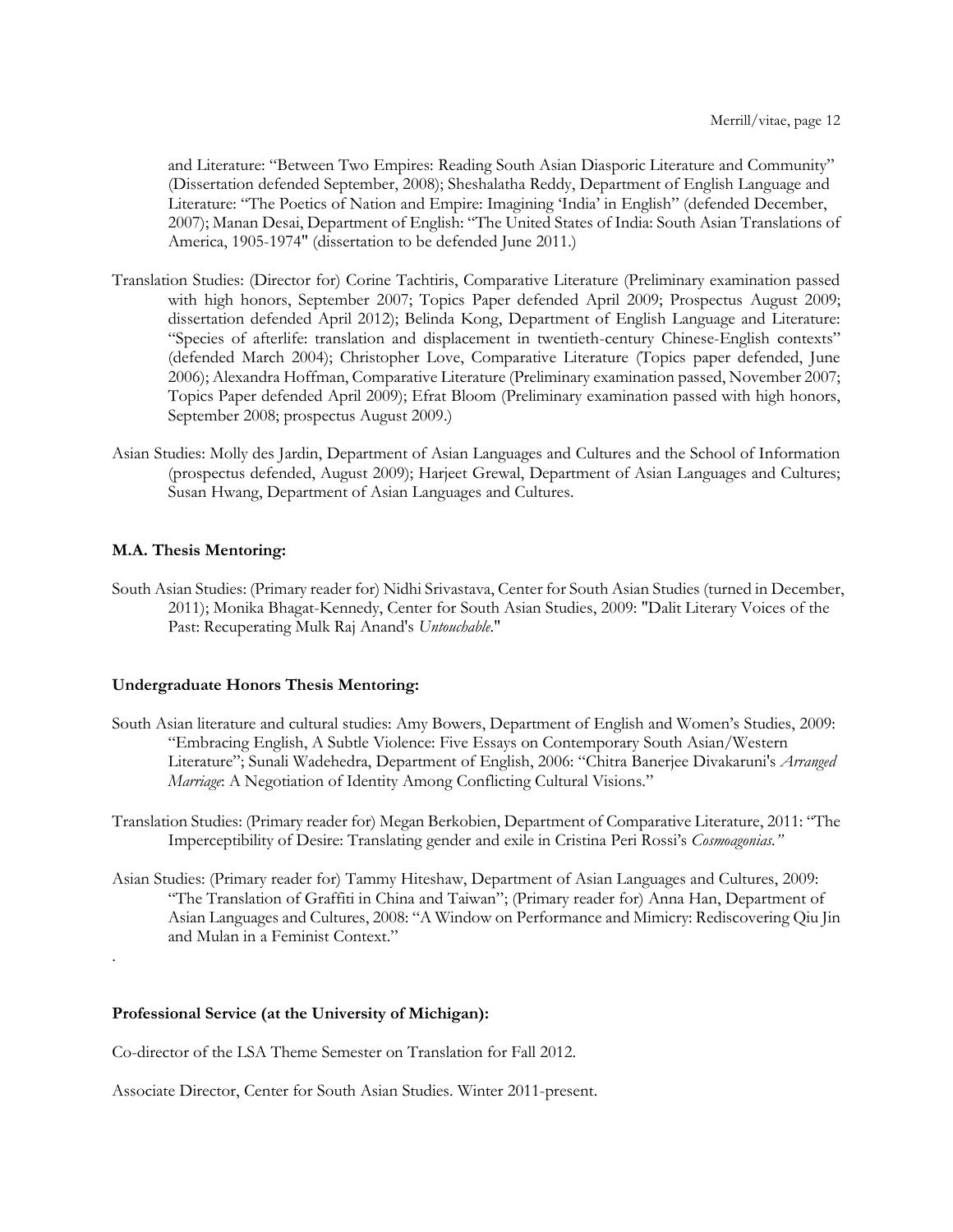Member of the advisory board for the Language Resource Center, 2011-present.

Member of the tenure review panel for Maki Fukuoka, Department of Asian Languages and Cultures, 2011.

Member of the Merit Review committee, Department of Comparative Literature, 2011.

Member of the Admissions Committee, Department of Comparative Literature, 2011.

Member of the tenure review panel for Arvind Pal Mandair, Department of Asian Languages and Cultures, 2010.

Head of the planning committee for Comparative Literature's Year of Translation. 2009-2010.

Member of the executive committee for the Sweetland Writing Center. 2009-present.

Member of the Scholarly Activities Committee, Department of Comparative Literature, Fall 2009.

Member of the Graduate Committee, Department of Comparative Literature, 2008-9.

Member of the ad hoc Major Review Committee for Shoko Emori, 2008-9.

Guest lecturer for South Asian 501: Proseminar in South Asian Studies. November, 2008.

(Elected) member of the Executive Committee for the Center for South Asian Studies, 2007-8.

Member of the selection committee for graduate students, Institute for the Humanities, 2008.

Member of the Curriculum Committee, Department of Asian Languages and Cultures, University of Michigan. 2003-4, 2007-8.

Member of the Scholarly Activities Committee, Department of Comparative Literature, 2007-8.

Additional member of the ad hoc Major Review Committee for Vijay Thakur, 2007-8.

Member of the Third Term Review Committee (of Ph.D. students), Department of Comparative Literature, 2007.

Member of ad hoc search committee for a Professor (open rank) of South Asian Media Studies, Department of Asian Languages and Cultures with the Department of Screen Arts, University of Michigan, 2005-6.

Member of the ad hoc Major Review Committee for Tahsin Siddiqi, 2005-6.

Member of the ad hoc Major Review Committee for Mithilesh Mishra, 2005-6.

Member of the Committee for Graduate Admissions, Program in Comparative Literature, University of Michigan, 2005-6.

Guest lecturer for South Asian 501: Proseminar in South Asian Studies. November, 2005.

Interviewer of Fulbright applicants, 2005.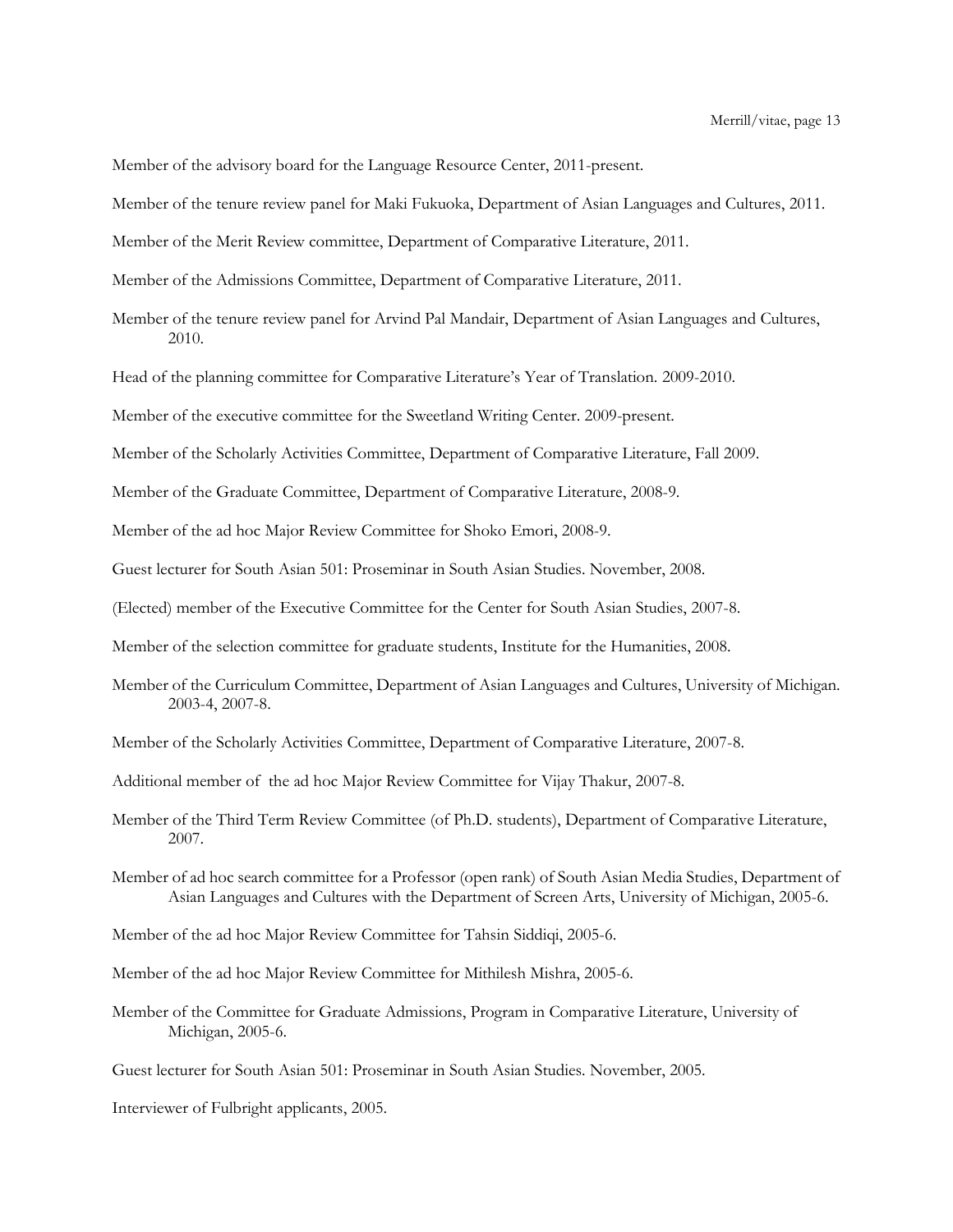- Member of ad hoc search committee for a Professor (open rank) of South and/or Southeast Asian Islam, Department of Asian Languages and Cultures with the Department of Near Eastern Studies, University of Michigan, 2003-4.
- Member of the Committee for Graduate Admissions, Program in Comparative Literature, University of Michigan, 2003-4.
- Additional member of the ad hoc Major Review Committee for Lakhan Gosain, 2003-4.
- Member of the Review Committee for the Rackham International Research Awards, 2002.
- Member of the Executive Committee, Department of Asian Languages and Cultures, University of Michigan. 2001-2.
- Member of ad hoc search committee for an Assistant Professor of Southeast Asian Religion, Department of Asian Languages and Cultures, University of Michigan, 2001-2.

Member of the ad hoc Major Review Committee for Menuk Sidarsih, 2001-2.

Member of the Committee for Undergraduate Curriculum Development to institute a new first-year writing course (Comp Lit 122) that teaches world literature through the rubric of translation, Program in Comparative Literature, University of Michigan, 2001-2.

## **Professional service (outside the University of Michigan):**

- Executive committee for the Translation Group through the Modern Language Association. 2010-present. (President for the committee for 2012; Secretary for the committee for 2011.)
- Expert reader for the National Endowment for the Arts's literature fellowship. 2010.

Referee for *Comparative Studies in History and Society.* 2008.

- Referee for *Translation Studies.* 2007.
- Co-organizer with the English Department and on behalf of the Center for South Asian Studies of a two-day literature symposium, "Globalizing English: writing as translation" that brought together creative writers (Agha Shahid Ali, Lan Samantha Chang, Ngugi wa-Thiongo) with critical thinkers (Homi Bhabha, David Damrosch, Carol Maier) in order to ask: Who writes which English, where and how? University of Virginia. March, 2001.
- Member of ad hoc search committee for an Assistant Professor of Japanese Literature, Department of Asian and Middle Eastern Languages and Cultures, University of Virginia, 2000-1.

Board member of the Women Faculty and Professional Association, University of Virginia. 2000-2001.

Board member of Kala Mandali, organization for the promotion of Indian arts in Iowa City. 1997–99.